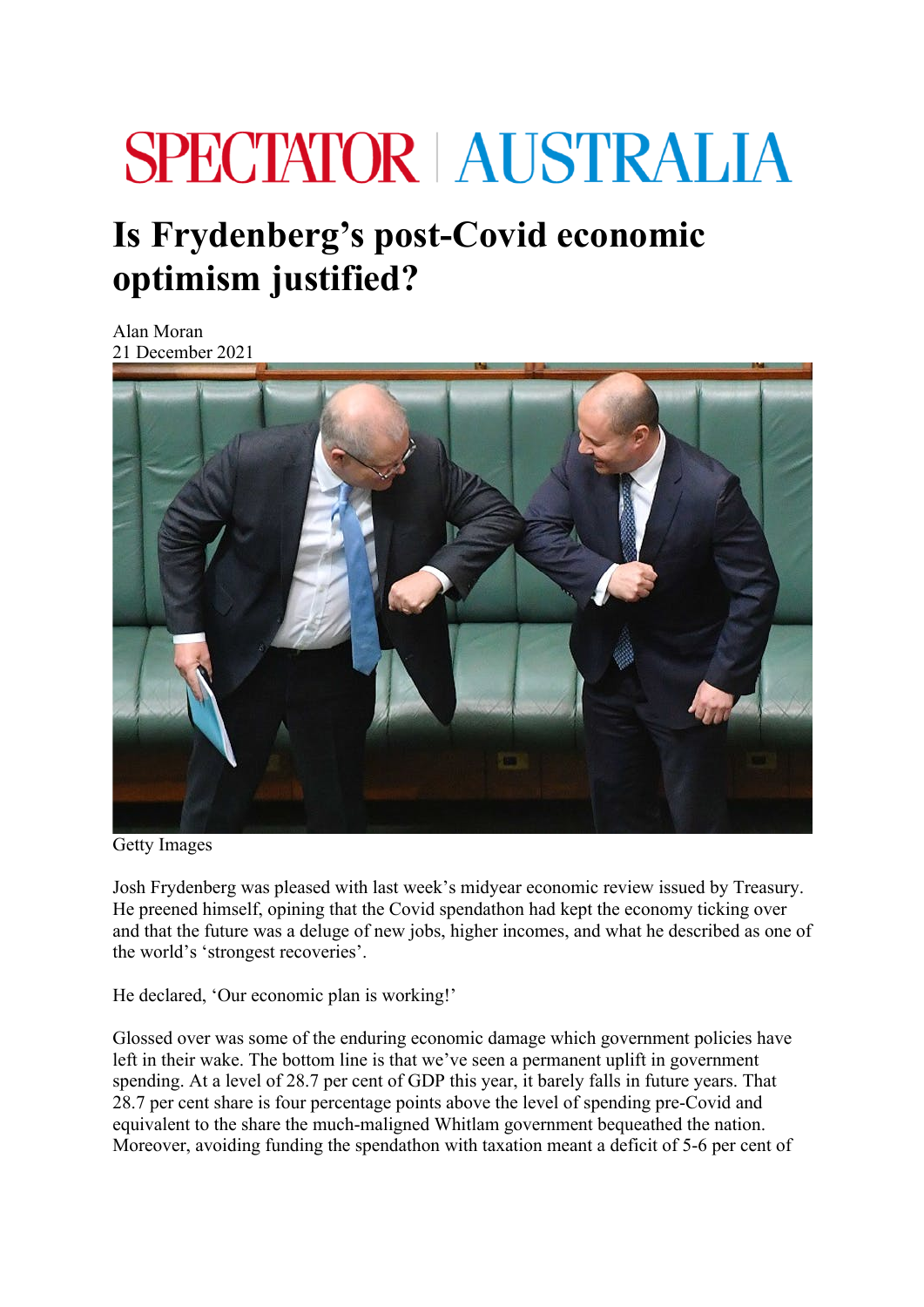GDP and continuing, albeit lesser, deficits extending as far into the future as anyone can see. Those deficits have to be paid for in taxes which reduce future income levels.

Nor is Australia's projected growth rate enviable. On the figures that the Treasury economists predict, 2-3 per cent a year, it is less than the world average. Projected increases in Australia's national income are insufficient to allow real income growth, especially with a locked-in increase in welfare payments. Should interest rates increase to 'normal' levels, a huge additional claim on spending will take place. Even Treasury's forecasts see average real wages in 2024-25 below those of 2020-21.

And though Treasury can usually get the picture right a year ahead, its analytical framework is incapable of accurately forecasting the medium and long-term future. That's because it is driven by modelling relationships that fail to distinguish between the different components of gross domestic product. Importantly, they fail to see a difference in spending that generates growth and spending that merely consumes income.

The key to growth in every economy is increased capital intensity, increased skills and, in economies like Australia, increased capability of extracting resources. Spending to accomplish this needs to be in a market-oriented framework – as the Soviet Bloc demonstrated, there is little point in reallocating spending on consumption to investment if the investment is poorly directed and managed.

Hence the dangers in increased government presence within the economy. Beyond a point that has long since been passed, increased government spending will reduce the bases on which sustained economic output rests. It will do so both by reducing the share of productive income-enhancing expenditures and by regulatory measures that further diminish the efficiency of that investment.

In the mid-year economic review there are some nods in recognition of this 'supply side' as the key to economic growth. The review is encouraged by its forecast increase in business investment of 7-8 per cent in the coming years. But, as its accompanying chart shows, the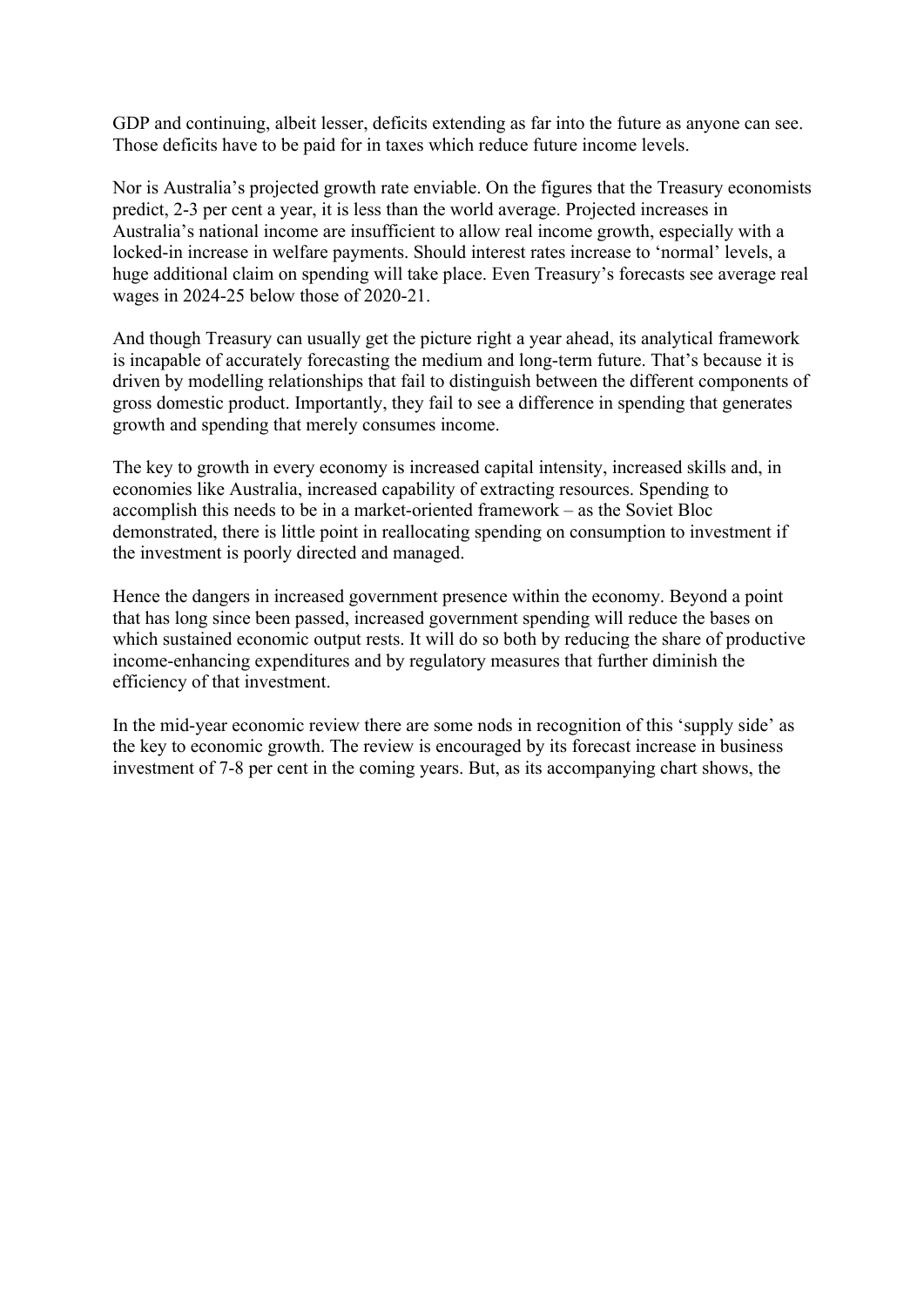increase comes from a very low base.



Moreover, the potency of the investment in generating higher income levels is assumed to be unaffected by regulatory changes. Such is the emphasis of government and the private sector on reducing emissions of carbon dioxide, that the previous relationships of investment and the productivity enhancements stemming from it are severely weakened.

Importantly, in Australia's case, a great deal of the investment by both public and private sectors is wasted, if not harmful. About 8 per cent of Australian investment is in energy, but nowadays this is overwhelmingly in assets – wind, solar and associated network spending that are inferior to, and even undermine, the capabilities of the superior technologies – coal and gas – that they displace.

And while this regulatory distortion is most apparent in the energy area, it is a form of tax that permeates most forms of investment expenditure including in agriculture, commercial buildings and the planning rules governing mining.

So, the economic boosterism from the Treasurer is seriously misplaced. Existing policies offer us only economic stagnation.

But things could be worse!